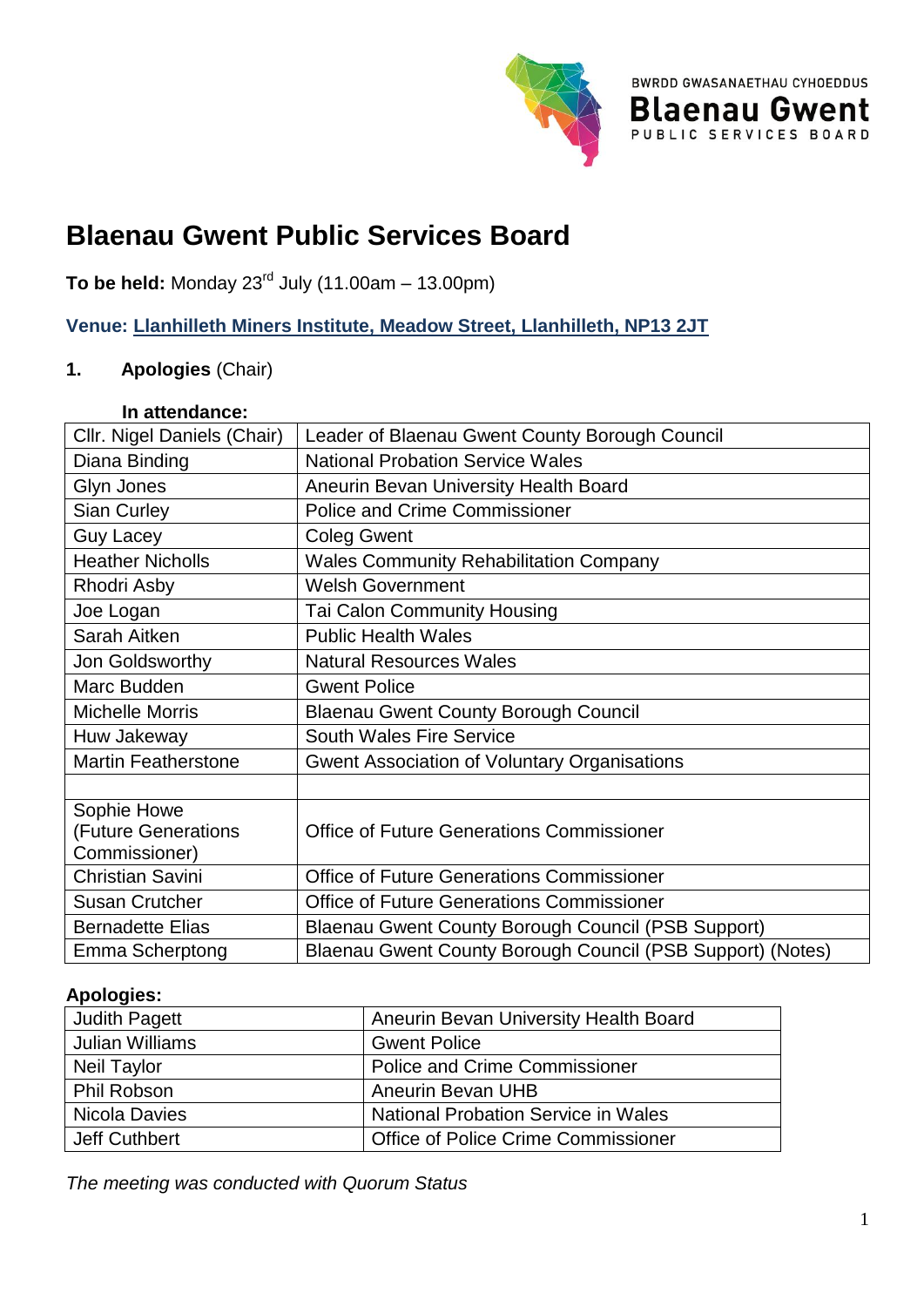#### **2. Welcome Sophie Howe, Future Generations Commissioner – opening conversation with PSB** (Chair) *(30 mins)*

*Chair welcomed the Future Generations Commissioner Sophie Howe and Support Team to the meeting and invited her to begin opening conversation with the Board. The Commissioner provided feedback on the local well-being plan; provided advice to the Board on delivery of the plan; and how the Board continues to meet the requirements of the Well-being of Future Generations (Wales) Act.*

*SH congratulated the Board on the publication of its local well-being plan, informing them it was one of the best across Wales. SG provided commendation on the format and design of the plan, in terms of how it demonstrates integration across each of its well-being objectives, and applies the five ways of working.*

*SH commended the Board on the excellent engagement work undertaken to inform the plan, which has been identified as an area of good practice across Wales. The involvement of local people and communities through 'lived experience' projects was noted as a good approach and it is encouraging that 'involvement' is being considered as part of Gwent Strategic Well-being Assessment Group project, Climate Ready Gwent.*

*SH provided positive feedback on different Board members leading on different priorities areas within the well-being plan, and that it demonstrated a shift the Board is taking towards taking a collective approach. SH said a key challenge will be to ensure collective action continues to support the delivery of the well-being plan.*

*SH was encouraged by the Boards intention to develop a culture which moves away from traditional Board practices which by default are formal, process driven and report centric.* 

*SH was pleased to see allocated space for discussion included on the agenda, which promotes opportunities for constructive challenge. SH encouraged members of the Board to use the discussion space to work through key issues, using the lens of the Act. Another opportunity will be to consider how the Board can bring about change, rather than discussing what is already happening. SH outlined two examples where the Board could provide constructive challenge:*

- *Collective pooling of resources from across all members effectively;*
- *Effective alignment between individual well-being duties and the local well-being objectives.*

*SH said it was good the Well-being Plan had outlined the Boards intentions for working with other regional partnership boards. Developing appropriate arrangements which provide a clear line of sight between National, Regional and Local priorities is important for maximising the well-being of local people and communities.* 

*SH asked if the Board had agreed a Delivery Plan?*

*BE confirmed that a PSB Well-being Delivery Programme 2018-19 had been agreed.*

*SH was encouraged to see that the Board was going to use the principles of the Future Generations Frameworks as a tool to help shape delivery. In terms of developing appropriate performance measures the Board was advised to allow for enough time to*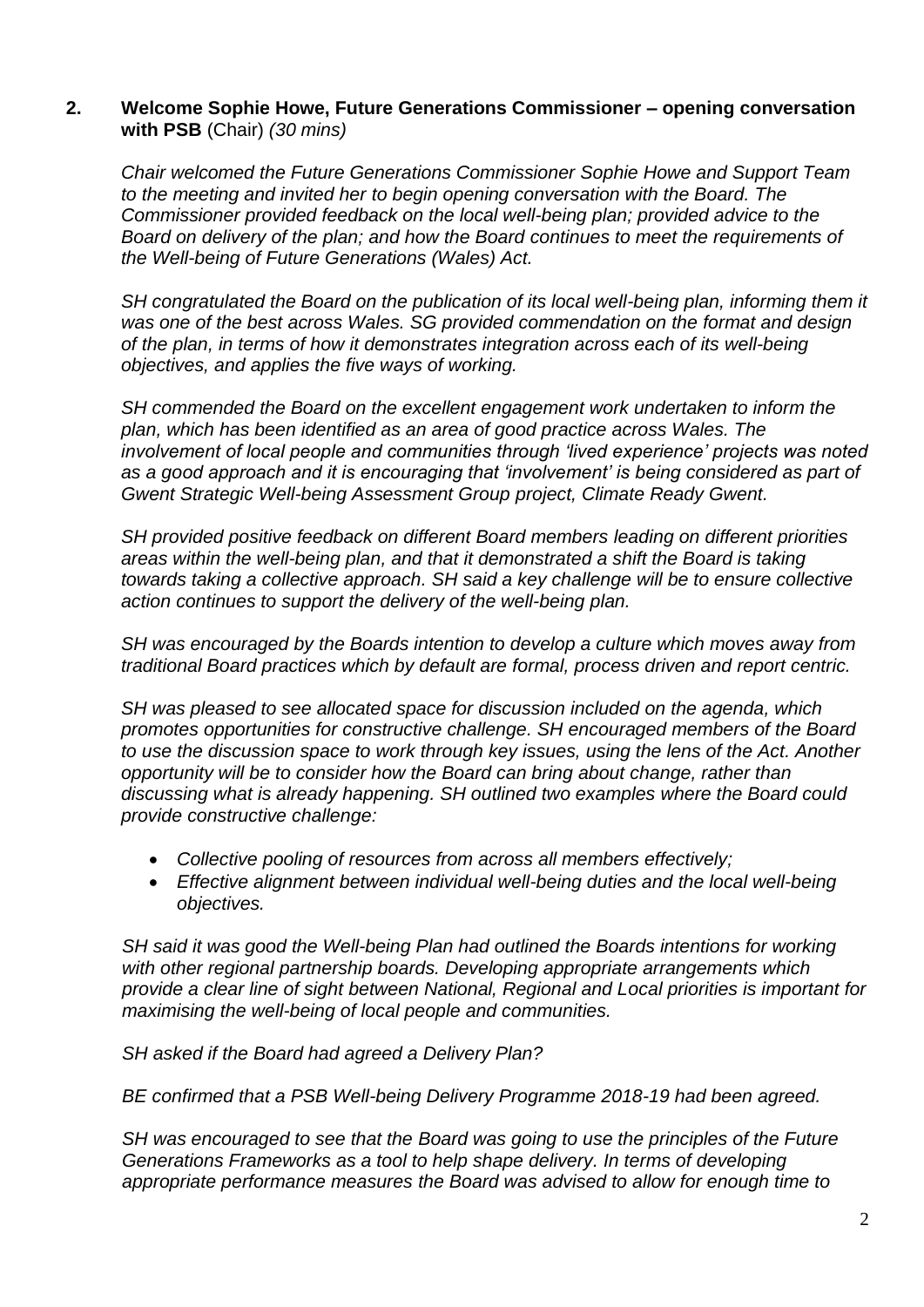*undertake a comprehensive review of the broad range of different measures available to them, and to ensure qualitative information is also built in via the lived experiences of local people and communities.*

*Considering the well-being objective 'Blaenau Gwent wants everyone to have the best start in life' SH informed the Board that undertaking a review of existing service provision was a good starting point. Also the development of an 'Early Years Road Map' was a good proposal. When considering Adverse Childhood Experiences (ACEs) the Board was advised to focus beyond training the workforce, but to challenge whether the existing services in place are fit-for-purpose, and how they can be made responsive to need.*

*Considering the well-being objective 'Blaenau Gwent wants safe and friendly communities', SH was encouraged by the Boards proposal to use an Asset Based Community Approach. SH advised the Board that the approach should be used to enable local people and communities to know how they can contribute and add value across each of the well-being objectives.*

*Considering the well-being objective 'Blaenau Gwent wants to forge new pathways to prosperity', SH advised that work needs to take account of the long-term future skills required for the area.*

*To summarise SH outlined key areas where the Board could continue to strengthen its development. Areas included the sharing of resources, identification of appropriate performance measures for delivery, making sure there is appropriate representation on the Board who can make decisions, and for meetings to continue use of a discussion space as opportunity for challenge and innovation.SH opened up the floor for questions.*

*GJ thanked SH for the comments and asked if regional partnership arrangements is about good relationships, rather than formal arrangements? If so, are you aware of areas where this is working well?*

*SH had no specific example, however informed the Board that a paper is being developed outlining concerns regarding the relationships between, for example Public Services Boards and Regional Partnership Boards, Cardiff Capital Regional City Deal and Regional Skills Partnership. SH outlined formal governance structures are required, but asked whether the Board felt the relationships were good and whether information currently flowed?*

*GL said he represents on the Regional Skills Partnership Board, but outlined Further Education colleges do have concerns about existing arrangements. GL explained the dialogue centres on business needs; however whether the skills assessment for South East Wales is being done in an appropriate way needs to be considered by Welsh Government. Currently the line of sight between regional and local needs of Blaenau Gwent needs strengthening.* 

*SH said she has not engaged with the Regional Skills Partnership Board, but outlined she*  will be in discussions with Welsh Government to develop a clear line of sight between *regional and local needs.*

*MM suggested the Board considers how it makes a difference by working with Welsh Government to first to understand the complexity of the partnership landscape at a National, Regional and Local level. This will help the Board to identify where there are*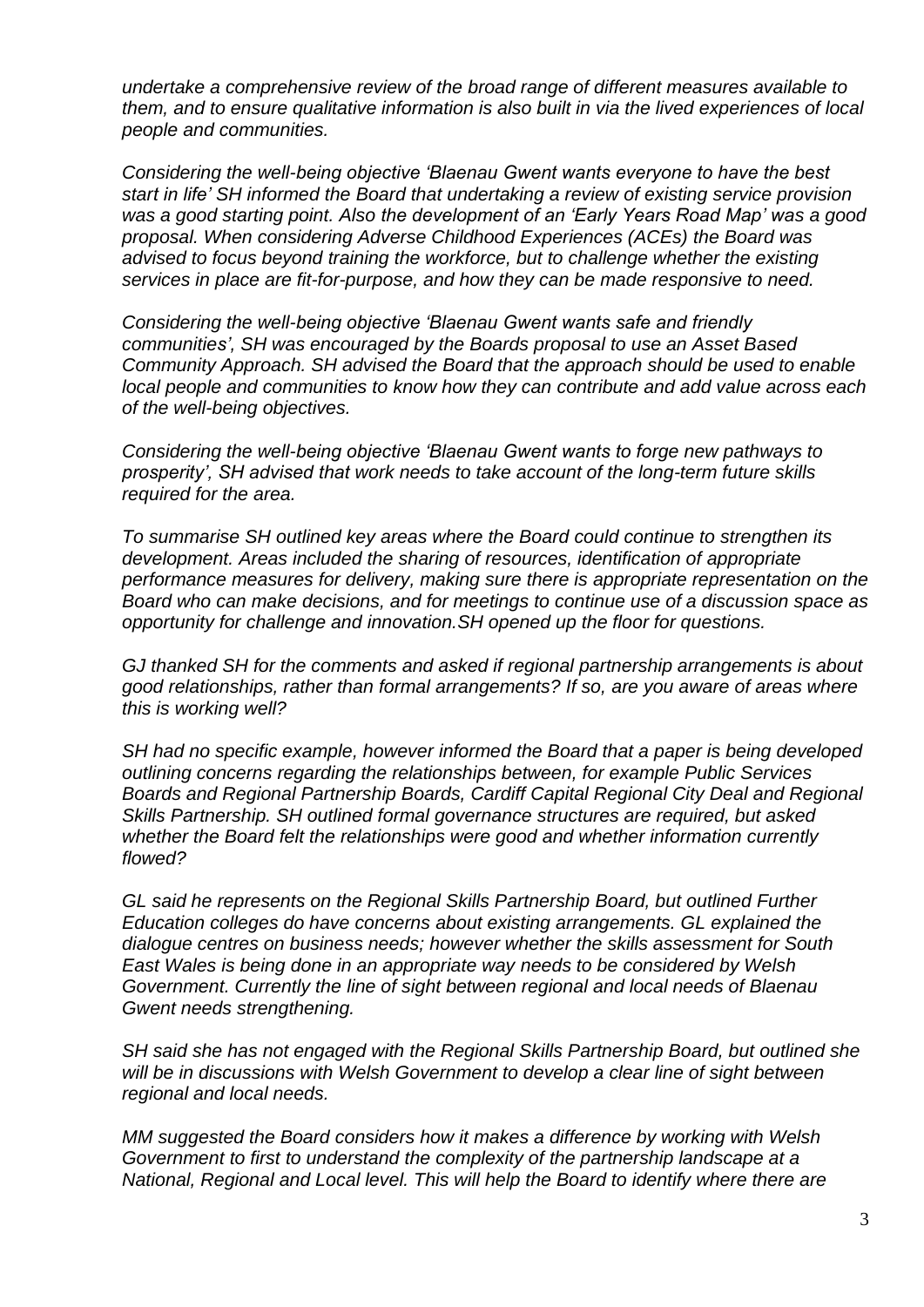*gaps. MM thanked SH for the feedback and for reinforcing the way the Board is currently operating, focusing on building relationships.*

*MF said he represents on the Regional Partnership Board and proposed the Board provides challenge on where Blaenau Gwent wants to be in five years' time. MF asked what does good look like in terms of innovation across Wales?*

*SH said the Office of Future Generations will be looking to provide proactive support to public services boards and public bodies on how case studies and best practice can be used more effectively. Part of this work entails publication of a report called 'The Art of the Possible' in August 2018. The document sets out how simple changes can be implemented to improve well-being. For example, an experts 'Live Lab' is being used by Betsi Cadwaladr University Health Board to consider how childhood obesity can be tackled. SH confirmed that she is examining what national investment is required to ensure comprehensive support is provided to Public Services Boards.*

*RA commented that there is iterative development between corporate planning and local well-being plans, each being used to shape each other. The Cardiff Capital City Regional Deal must align with local areas (particularly those from rural communities) as Regeneration has a huge potential to deliver well-being outcomes. RA outlined opportunities where this could be achieved such as procurement, use of local supply, use of the carbon economy and energy sector as future growth areas. Key to success will be for public services boards to consider the long-term as well as strategic policy drivers such as Brexit, and the current and future economy.*

*SH said consideration of how procurement can prompt local supply chains and create demand is achievable. SH asked the Board to note [The City of Preston](https://www.theguardian.com/society/2017/feb/14/poverty-was-entrenched-in-preston-so-we-became-more-self-sufficient) as an example of where spend had successfully been increased locally.*

*SA said she represents on the Regional Partnership Board, and that part of the work is considering the development of 'well-being hubs'. The hubs can be used to understand a wide range of local issues and to direct people and communities to the appropriate support. The development of hub in Tredegar, will not only consider health services, but also the local heritage and cultural estate available to people living in the area.*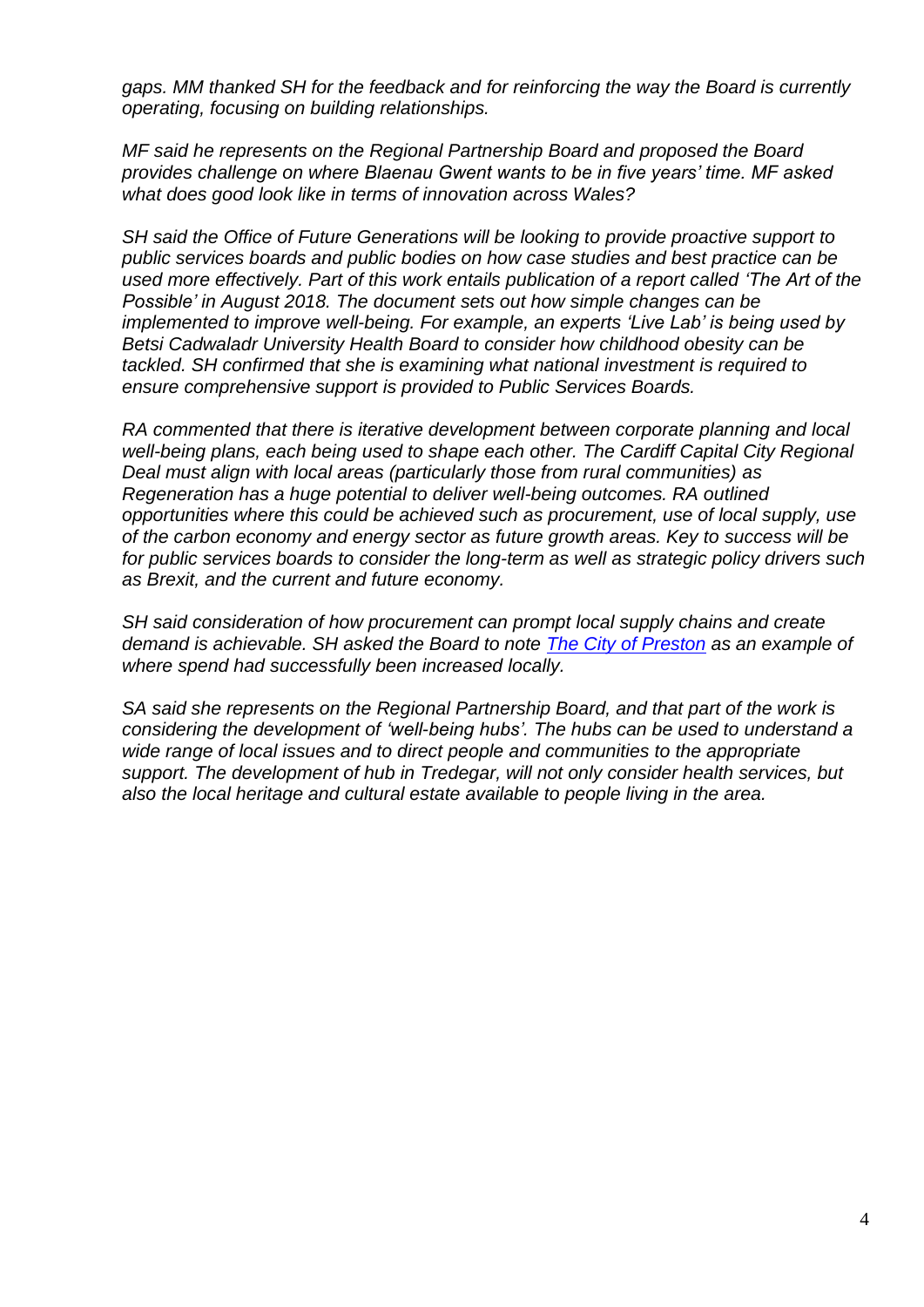## **3. Launch of the Well-being Plan at 'Go Wild'** (BE) *(5 mins)*

*BE presented on the launch of the Well-being Plan at 'Go Wild', highlighting the success of the day in promoting the work of the Board.*

*SH commented that Blaenau Gwent is beautiful and that the natural environment is a core asset which should be the focus for the area, rather than dwelling on its historical past. SH advised the Board to consider what Blaenau Gwent will look like in 20 years' time and to think about how it would develop a visionary statement for the area.*

**4. Notes of previous meeting** (Chair) *(10 mins)* (*papers attached*) a) PSB meeting 26<sup>th</sup> April notes 2018 for accuracy

*Chaired asked for the Board to consider the notes and raise any points for accuracy. The Board confirmed them as an accurate record.*

b) Action Sheet from 26<sup>th</sup> April 2018

*Chair asked BE to take the Board through actions currently in-progress.*

*Action Point 2 – PSB News Bulletin – BE asked the Board for comment and feedback on the draft. JG liked the format of the bulletin, but felt there was a risk if the editions focus only on one area of well-being (for example, the environment), rather than capture the broad range of delivery areas being addressed by the Board such as Universal Credit, First 1000 Days, Blaenau Gwent on the Move etc.* 

*MM asked about the proposed frequency for publication and HJ asked what circulation methods were to be used to promote.* 

*BE confirmed that the bulletin will be quarterly and that promotion will be achieved via partners (e.g. websites etc.).*

#### *Action: Revised draft of PSB News Bulletin to be considered by SSG, and a copy of the final draft to be circulated to the Board for virtual sign-off.*

#### *Action Point 6 – Update paper on Welsh Language Translation Costs*

*BE gave an overview of the report and noted the recommendations for the Boards decision which asked for collective support to fund Welsh Language Translation and Launch of the Well-being Plan.*

*HJ said it will be financially difficult to support, but will meet with MM to consider alternative options.*

*Chair confirmed Boards agreement with the recommendations.*

#### *Action: Board to provide funds to support Welsh Language Translation and Launch of the Well-being Plan*

*Action Point 11 – Maximising opportunities for prosperity, MM and RA to progress discussions*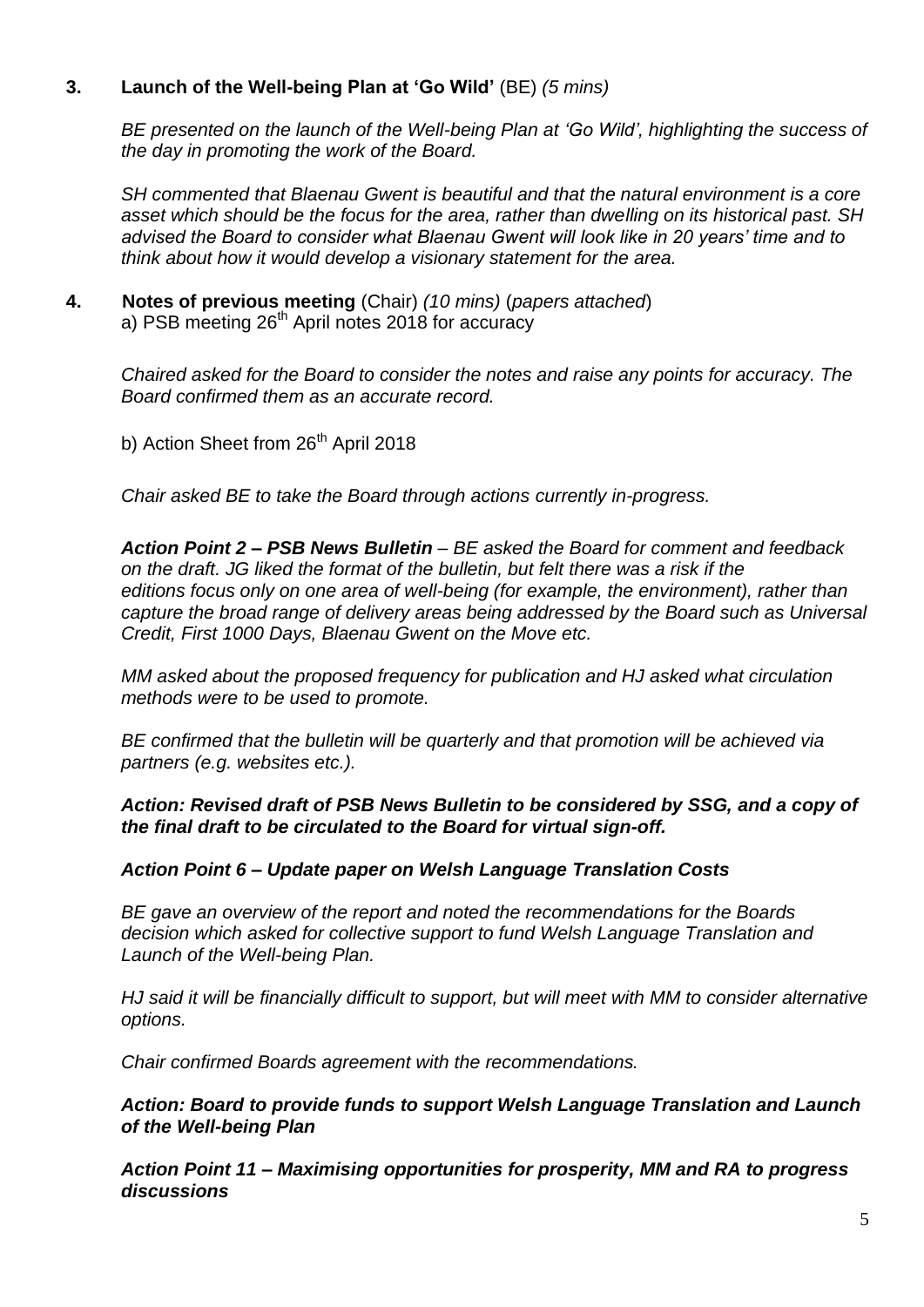*MM confirmed that work was in progress.*

## *Action Point 12 – Foundational Economy opportunities, MM and JL to progress Discussions*

*MM confirmed a meeting had been held, further discussions to be considered in due course.*

## *Action Point 18 – Update on Gwent Strategic Well-being Assessment (GSWAG)*

*BE outlined Action Point 18 is to be considered as part of the agenda.*

**5. Blaenau Gwent Well-being Delivery Plan Lead Updates** *(30 mins)* (*papers attached*) a) Early Years First 1000 Days Programme (GJ)

*GJ thanked partners for the collaborative support provided to plan and deliver the event. The event was extremely successful and well received by a broad range of partners in attendance and information from the day provided a good baseline for what early years services are currently being delivered. GJ highlighted emerging themes which will help inform how services need to be delivered in a more integrated way. GJ outlined that the next step was to undertake a full analysis for submission to the Board in October, and outlined plans to hold a follow-up stakeholder event for partners to feedback on findings.*

*SH advised that the work links across all areas of the local well-being plan. For example, the well-being objective 'Blaenau Gwent wants safe and friendly communities', commits to supporting Age Friendly Communities and how this could be aligned with intergenerational practices, 'Blaenau Gwent wants to protect and enhance the natural and local environments', linked with play opportunities and the access to green space, 'Blaenau Gwent wants to forge new pathways to prosperity', future skills required and anti-poverty agenda etc.*

*SA commented that the First 1000 Days Programme currently has an unusual Board sponsor with the Finance Director of the Health Board being the PSB Lead. SA said this demonstrates how the Board is taking positive step changes to work differently in-line with the Act.*

*Chair confirmed Boards agreement with proposed next steps.*

## *Action: Early Years First 1000 Days analysis report and feedback from follow-up event to be presented to the Board in October.*

b) Getting Blaenau Gwent Active and Healthy (SA/EP) *SA gave an overview of the project and outlined recommendations for the Boards decision.*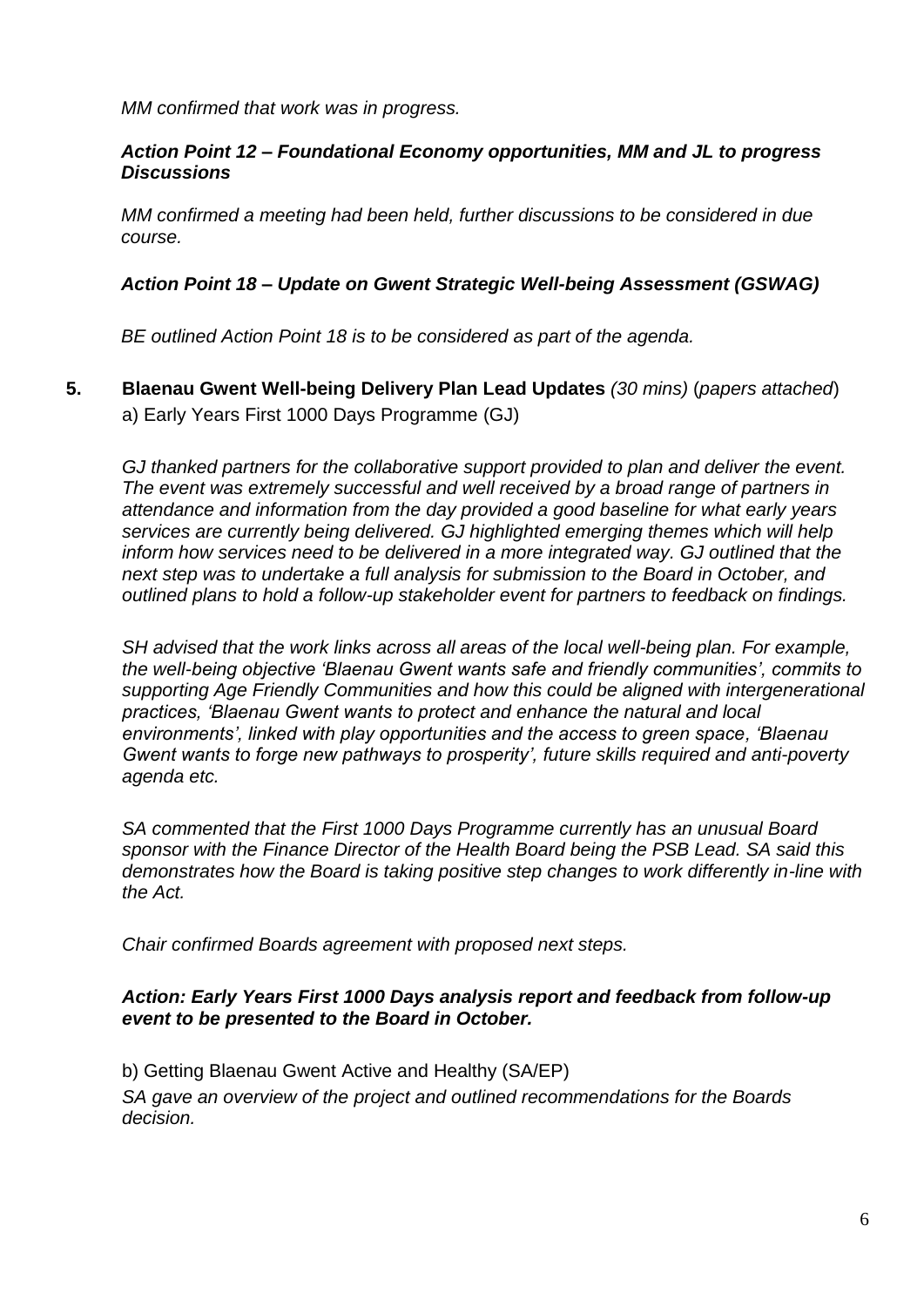*SH said use of the funds was a good opportunity to be innovative and try new things, but advised the Board to ensure sustainability beyond the project is considered as part of an Exit Strategy.*

*SA said sustainable will be considered as part of the project, along with use of community assets available.*

*JG noted that a central principle of the NRW Fund is sustainability management.*

*MF requested sight of the Large Scale Change Evaluation Report and asked if the project will consider use of regional assets available. MF suggested use of the National Sports Wales Strategy, and use of the Healthy and Active Fund (Welsh Government, Sports Wales and Public Health Wales) to support the legacy of the project.*

*SA said the project will focus on getting families physically active using local mechanisms.*

*MM requested that the membership of the group is widened to include representation to support schools involvement.*

*SC requested Office of Gwent Police, Crime Commissioner has representation on the delivery group.*

*Chair confirmed the Boards agreement with the recommendations outlined within the report.*

*Action: Large Scale Change Evaluation Report to be circulated to the Board.*

## *Action: Blaenau Gwent on the Move Delivery Group - Invites sent to Gwent Police, Crime Commissioner and Blaenau Gwent Council (Schools)*

c) Working together on Universal Credit (JL) *JL gave an overview of the project and outlined recommendations for the Boards decision.*

*JL highlighted that an inaugural delivery group meeting had been held. A Task & Finish group has been called to develop a Universal Credit Support Directory which is to be presented to the Board in October. Following this, the group will be considering the development of a Universal Credit Risk Register.* 

*SA asked whether the membership of the group was set.*

*JL confirmed that a place for Aneurin Bevan University Health Board has been allocated to cover mental health and wider issues.*

*DB asked if either of the probation organisations can be allocated a place on the delivery group.*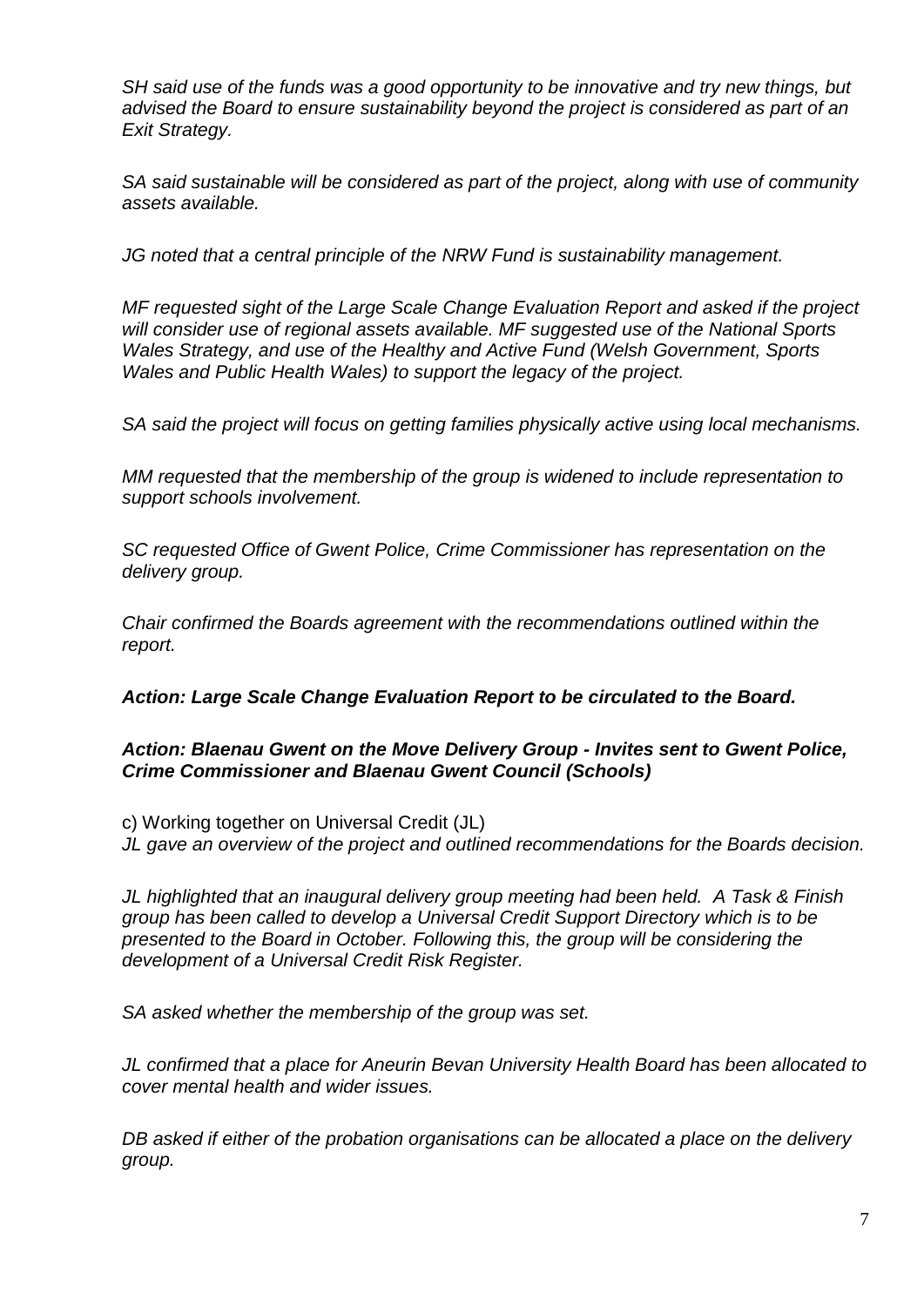*JL concluded by informing the Board that the work was considering learning from other roll-out areas, such as Torfaen, and that the mapping of existing partnership groups set up to support Universal Credit had been completed to avoid duplication and ensure the delivery group adds value.*

*Chair confirmed the Boards agreement with the recommendations outlined within the report.*

*Action: Working together on Universal Credit Delivery Group - Invites to be sent to Aneurin Bevan University Health Board and Wales Community Rehabilitation Company and National Probation Service for Wales.*

*Action: Universal Support Directory and Risk Register to be presented to the Board in October.*

- **6. Discussion space - Collaborative Ways of Working** (MF) *(30 mins)*
	- a) Overview of Opportunities for Strengthening Partnerships Structures and Groups for Delivering, with recommendations for PSB

*MF gave an overview of the report 'Positioning for the new realities: Defining Partnership Dimensions in Blaenau Gwent' and set out proposals to support the development of Partnership Structures to support well-being plan delivery.* 

*MM asked if delivery groups are being set up in-line with the Boards Well-being Plan Delivery Programme 2018-19 to ensure resources are being used effectively.*

*BE confirmed that this is the approach being taken, and that the Boards Strategic Support Group would be responsible for providing support and challenge, using the lens of the Act, and the five ways of working, and that updates would be received from delivery group leads.*

*SA said ensuring appropriate arrangements are in place to meet the Boards statutory duties for discharging community safety issues will be important. SA outlined concerns about integrating the 50+ Network and Armed Forces Community Covenant into the existing partnership structures as she was not aware how established these groups are.*

*SH said the primary focus for delivery groups is what they are going to do and how they are going to approach things differently. SH supported the use of experts to consider key questions such as 'What are we trying to solve?'.*

*MM asked whether Terms of Reference are required if we are to move away from process, should the focus be on how we want to work, and how the five ways of working will be applied.*

*RA supported the suggested role of the Strategic Support Group and PSB conference. RA suggested each of the reports proposals are considered as an opportunity for development.*

*Chair confirmed the Boards agreement with the recommendations outlined within the report.*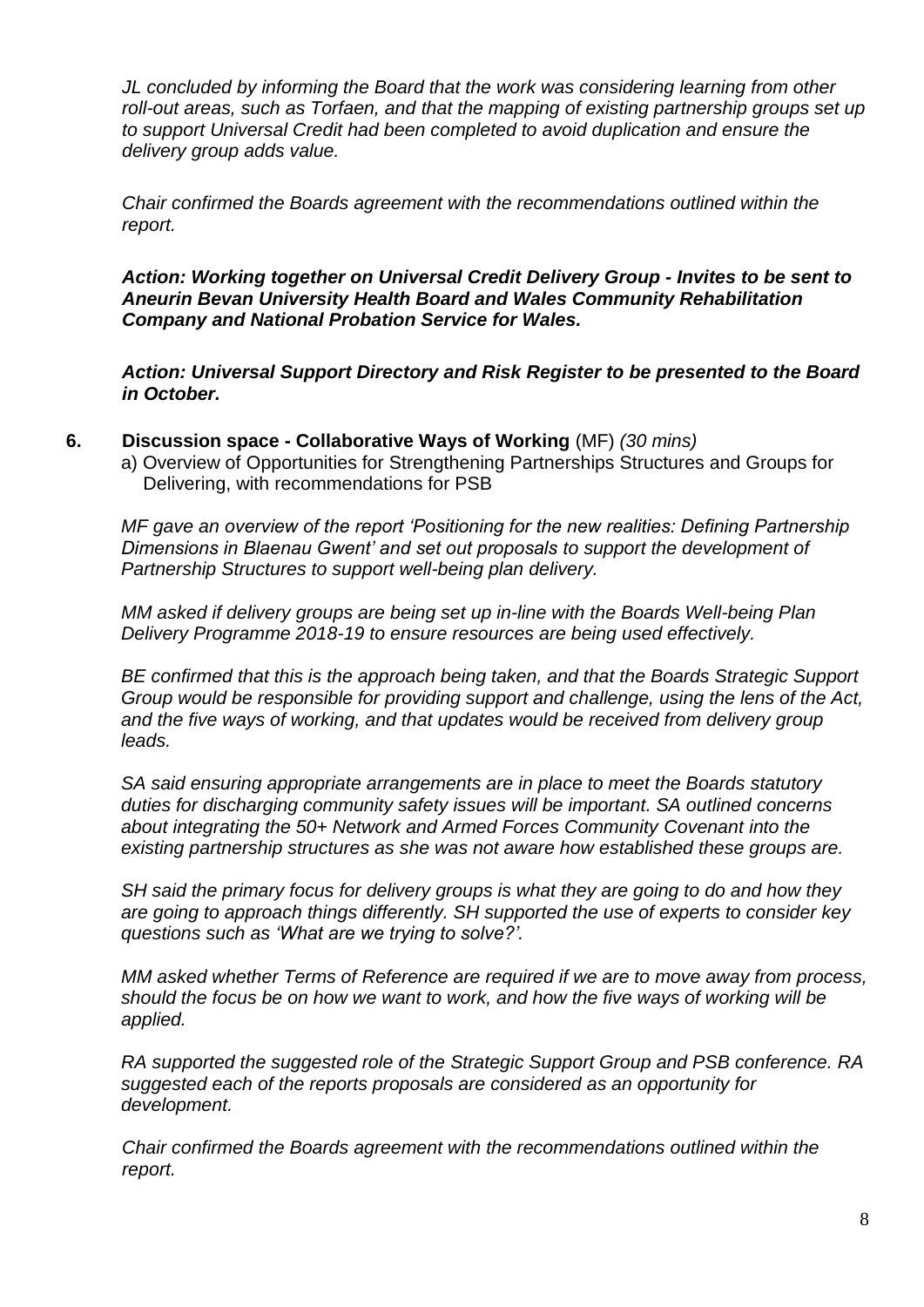#### **7. Key Information from Regional Working Partnerships and Groups** *(10 mins)* (*papers attached*)

a) Safer Gwent proposal paper - meeting statutory requirements for Community Safety (JC/NT)

*MB notified the Chair that the Safer Gwent proposal is to be withdrawn until the legal basis for the proposals contained within the report is confirmed. MB advised the Chair to defer the item until further notice.*

*Chair deferred the agenda item, until further notice is received.*

b) GSWAG Updates (BE)

*BE gave an overview of the report and informed members that a paper on Climate Ready Gwent proposal had been received that morning which is to be shared with the Board and the Strategic Support Group.*

*BE asked whether the briefing paper was useful for members.*

*JG said the paper was really useful and provided a good overview on what is happening at the Gwent level.*

*HJ asked whether the Happy Communities data could be aggregated to the local level.*

*BE confirmed that it will be available at the Gwent and Blaenau Gwent level.*

*SA said that she was leading on Cancer and Health Inequalities and will be presenting a report to the Health Board on the 25th July 2018 for consideration which will help support the Gwent Priorities work.*

*RA said he was interested in Climate Ready Gwent and the development of lived experiences. Key to this work will be reviewing how resilient our existing public services are.*

## *Action: Happy Communities Analysis to be presented to the PSB when available Action: Climate Ready Gwent paper to be shared with the Board*

#### **8. PSB meeting** (Chair) (*5 mins*)

a) Proposals for changes to the agreed PSB meetings for 2018/19

- Monday 22 October 2pm-4pm
- Monday 22 January 2pm-4pm

*Chair outlined proposed changes to PSB meeting for 2018/19 and these were agreed by the Board.*

**9. PSB Dates for 2018 Diary** (Chair)

a) Saturday 22<sup>nd</sup> September – Armed Forces Community Covenant: Reaffirmation Parade and VC Stone for John Henry Williams, Brynmawr & Nantyglo (10.00am to 2.30pm)

*BE asked if the Board would like to attend the reaffirmation of the Armed Forces Community Covenant previously supported by the Local Services Board.*

*Chair confirmed the Boards agreement for invites to be sent.*